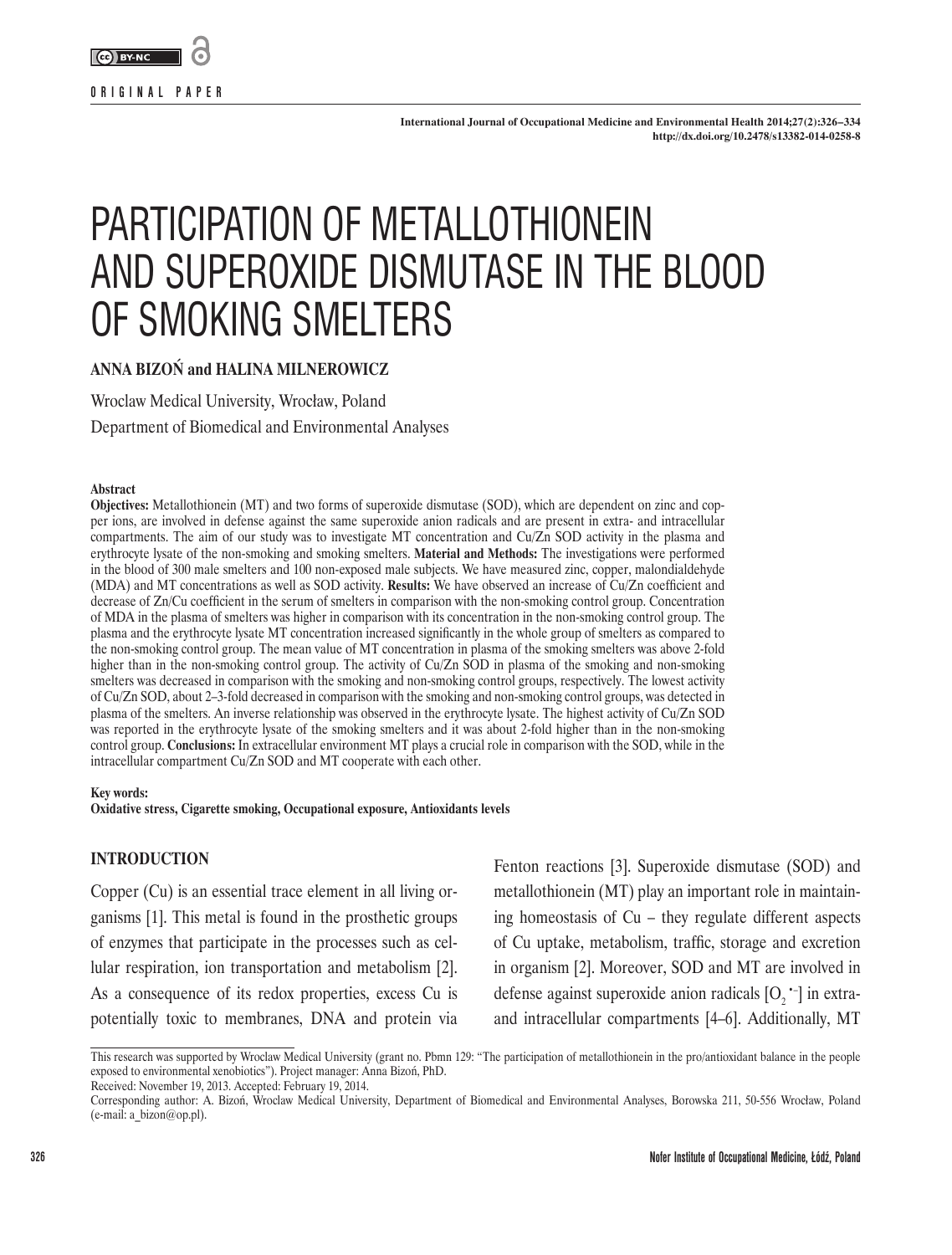scavenges hydroxyl radical (OH<sup>t</sup>) and hydrogen peroxide  $(H<sub>2</sub>O<sub>2</sub>)$  [7].

SOD is a primary antioxidant enzyme, containing metal ions in active center. There are three main types of SOD, where two of them strictly depend on zinc  $(Zn)$  and copper  $(Cu)$  – cytoplasmic (Cu/Zn SOD) and extracellular SOD (Ec SOD). The activity of Cu/Zn SOD strictly depends on Zn and Cu, whereas MT participates in the metabolism [3,8].

MT is a low molecular protein and is involved in many physiological and pathophysiological processes such as storage, transportation and metabolism of metal ions and plays a protective role in heavy metal detoxification and against free radicals [9–12]. The role of MT has been extensively studied, but it remains elusive. Partially, the reason is that MT is implicated in multiple physiological processes [2].

It is known that external factors such as heavy metals and tobacco smoking can affect expression of SOD and MT. The deletion of genes encoding SOD or MT can result in disorders in human organisms physiology [13–16]. First, Ghoshal et al. [17] have suggested that the decrease in Cu/ Zn SOD activity can cause the increase in MT concentration. This study conducted on Cu/Zn SOD knockout mice has revealed 10–12-fold increase in MT level in the liver as a result of oxidative stress in comparison with the mice with a correct Cu/Zn SOD expression [17]. These results suggest that MT, in the case of lack of expression of Cu/Zn SOD, increases its antioxidant potential as a form of a compensatory mechanism. MT and Cu/Zn SOD can be dependent on or complement each other and these antioxidants are present both in extra- and intracellular compartments. The aim of our study was to investigate MT concentration and Cu/ Zn SOD activity in the plasma and the erythrocyte of smoking and non-smoking workers who were exposed to Cu and other heavy metals. This is a second part of our studies conducted in the blood of smelters. First, we have investigated the influence of the intensity of cigarette smoke and duration of occupational exposure in the copper foundry on pro/ antioxidant status in the erythrocyte lysate of smelters [18].

## **MATERIAL AND METHODS**

#### **Subjects**

The investigations were performed in the blood of 400 subjects: 300 male smelters were recruited from a copper smelting plant in Lower Silesia, in the south-west of Poland (aged 40.8±10.4 years old) and 100 non-exposed male subjects (aged  $41.3 \pm 6.7$  years old). The study protocol was approved by Local Bioethics Committee of Wroclaw Medical University (KB No: 469/2008). Table 1 presents data such as age, body mass index, years of work in the copper foundry industry and smoking habit. The data on smoking, which had been obtained by means of a direct personal interview, were verified by determination of serum cotinine concentrations (DRG® Serum Cotinine EIA-3242, USA). Biological material collected from the control group and the smelter workers was divided into the non-smoking and smoking groups.

# **Blood collection**

The serum was collected according to the routine procedure, by collecting the vein blood to disposable test-tubes. After centrifugation  $(2500 \text{ g} / 15 \text{ min})$ , the serum was stored at –80°C until marked.

All the blood samples were drawn into trace elementfree tubes containing heparin or EDTA and centrifuged at  $2500 \times g$  for 15 min to separate plasma and buffy coat from the erythrocyte pellet. The pellet was washed in equal volume of ice-cold 0.9% NaCl. This process was repeated twice. The washed cells were lysed by adding ice-cold double distilled water: in the case of heparin 1:1.4 [19] in order to determine the concentration of MT, and in the case of EDTA 1:4 to assay the activity of Cu/Zn SOD. The resulting erythrocyte lysate was used for the assays. Plasma and the erythrocyte lysate were frozen at –80°C until analysis. Concentration of protein in the erythrocyte lysate was determined by the use of the Lowry method [20].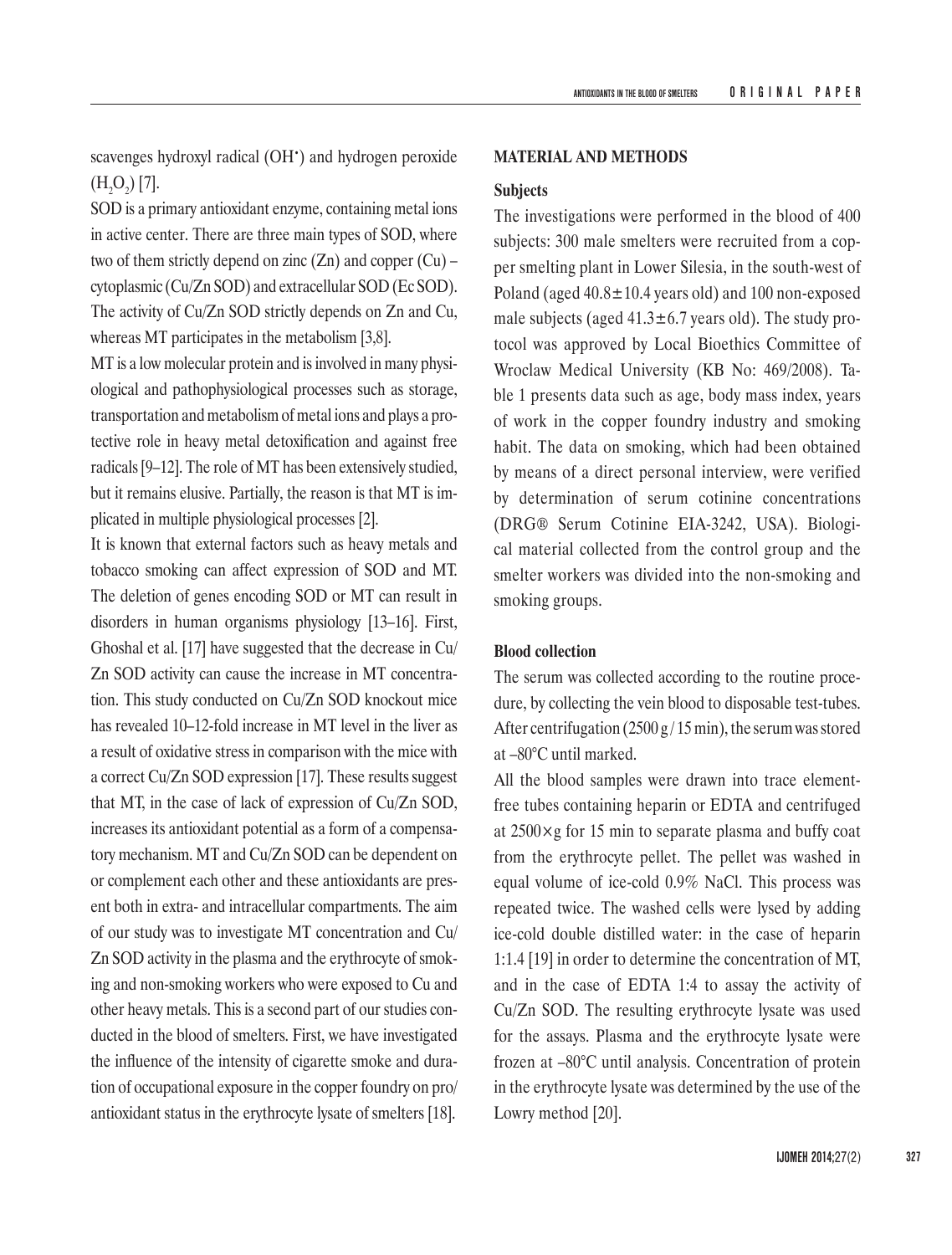# **Methods**

Measurement of metals concentrations in blood serum was performed by FAAS (flame atomic absorption spectrometry) in an acetylate flame on a SOLAAR M6 (Thermo Elemental, Solaar House, Cambridge, UK) with the appropriate parameters. The accuracy and repeatability of the method were verified by determining metals concentrations in control serum samples (Seronorm TM Trace Elements Serum of Sero AS, Bilingstad, Norway, ref. no. 201405) with known concentrations of the parameters (Cu: 1.19 mg/l, Zn: 1.30 mg/l). The Cu/Zn and Zn/Cu coefficients were also calculated.

Cotinine in serum was measured using the commercial Cotinine ELISA test (DRG® Serum Cotinine EIA-3242, USA). Concentration of malondialdehyde (MDA) in plasma was measured by tiobarbituric acid (TBA) assay, in which MDA present in plasma, forms a red adduct with two molecules of TBA [21].

Concentration of MT was measured by the two-step direct enzyme-linked immunosorbent assay (ELISA) elaborated in our laboratory using a primary commercial monoclonal antibody Clone E-9 (ref. No: M0639, DakoCytomation, Denmark) and the standard of MT (containing isoforms MT-I and MT-II) isolated from human liver in our laboratory [22].

Cu/Zn SOD activity was determined with Superoxide Dismutase Assay Kit (ref. No: CM706002, Immuno-Biological Laboratories, Germany).

## **Statistical analysis**

The data are expressed as mean (SD) values. The normality of the variable was tested by the Shapiro-Wilk W test. Differences between the groups were tested using Student's t test with an equal variance assumption (Zn, Cu, cotinine in serum, MDA in plasma, MT and SOD in plasma and in erythrocyte lysate). Correlation was expressed by the Pearson correlation coefficient (r). In all instances, p < 0.05 was considered statistically significant. Statistical calculations were performed using the STATISTICA version 9.0 (Polish version; StatSoft, Kraków, Poland).

## **RESULTS**

#### **Concentration of cotinine in serum**

Investigations demonstrated a statistically significant increase in the levels of cotinine – nicotine metabolite in the serum of the smoking smelters and smoking men from the control group, which confirms the data previously obtained from a direct personal interview. The average cotinine level in the serum of the non-smoking groups indicated lack or minor exposure to tobacco smoke (Table 1).

# **Concentration of Cu in serum**

#### **and the value of Cu/Zn coefficient**

The Cu level was increased in all groups of smelters in comparison with the Cu level in the non-smoking control

**Table 1.** Baseline characteristics of the unexposed non-smoking and smoking control subjects and smelters

|                                    | Control group<br>$(M \pm SD)$ |                       | Smelters<br>$(M \pm SD)$   |                        |
|------------------------------------|-------------------------------|-----------------------|----------------------------|------------------------|
| Variable                           | non-smoking<br>$(N = 42)$     | smoking<br>$(N = 58)$ | non-smoking<br>$(N = 122)$ | smoking<br>$(N = 178)$ |
| Age (years)                        | $37.15 \pm 11.26$             | $39.64 \pm 11.49$     | $45.09 \pm 8.95$           | $41.92 \pm 9.27$       |
| <b>BMI</b>                         | $25.61 \pm 3.44$              | $27.36 \pm 5.68$      | $27.56 \pm 3.64$           | $26.12 \pm 3.81$       |
| respondents with BMI $\geq 25$ (n) | 22                            | 40                    | 88                         | 89                     |
| Cigarettes (n/day)                 |                               | $16.57 \pm 4.64$      |                            | $18.22 \pm 9.88$       |
| Cotinine concentration (ng/ml)     | $1.65 \pm 1.00$               | $72.65 \pm 21.87*$    | $2.20 \pm 1.86$            | $83.24 \pm 20.64**$    |

BMI – body mass index; M – mean; SD – standard deviation.

\* Significant ( $p < 0.01$ ) when compared to non-smoking control group.

\*\* Significant ( $p < 0.01$ ) when compared to non-smoking smelters.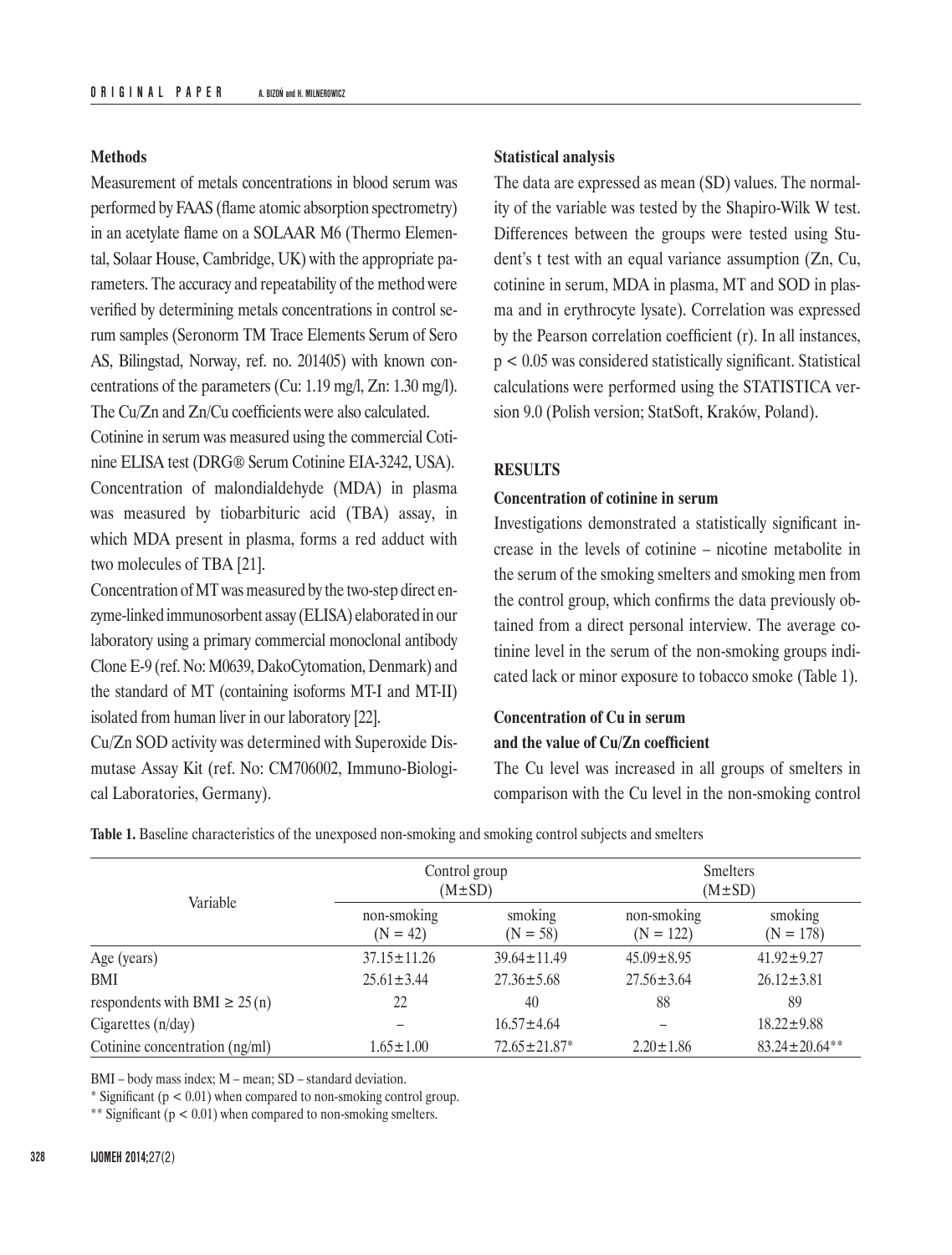| Variable                            | Control group<br>$(M \pm SEM)$ |                       | <b>Smelters</b><br>$(M \pm SEM)$ |                                 |
|-------------------------------------|--------------------------------|-----------------------|----------------------------------|---------------------------------|
|                                     | non-smoking<br>$(N = 42)$      | smoking<br>$(N = 58)$ | non-smoking<br>$(N = 122)$       | smoking<br>$(N = 178)$          |
| Cu in serum $(mg/l)$                | $0.97 \pm 0.11$ ***            | $1.04 \pm 0.13$       | $1.03 \pm 0.15$ *,#              | $1.07 \pm 0.16$ ***             |
| Zn in serum $(mg/l)$                | $0.99 \pm 0.11$                | $0.98 \pm 0.09$       | $0.95 \pm 0.16$                  | $0.95 \pm 0.15$                 |
| Cu/Zn                               | $1.00 \pm 0.17$ ***            | $1.07 \pm 0.18$       | $1.11 \pm 0.19*$                 | $1.16 \pm 0.22$ **              |
| Zn/Cu                               | $1.06 \pm 0.16$ ***            | $0.99 \pm 0.11$       | $0.94 \pm 0.17*$                 | $0.90 \pm 0.18**$               |
| $MDA$ in plasma ( $\mu$ mol/l)      | $2.02 \pm 0.66$ ******         | $3.00 \pm 0.91*$      | $3.20 \pm 1.04**$                | $3.48 \pm 1.23***$              |
| $MT$ in lysate ( $\mu$ g/g protein) | $14.08 \pm 2.03$ ***           | $15.98 \pm 3.42$      | $16.54 \pm 3.66^*$               | $20.55 \pm 14.37**$             |
| MT in plasma (ng/ml)                | $2.81 \pm 1.51$ ***            | $4.21 \pm 2.11$       | $4.96 \pm 2.20*$                 | $5.74 \pm 3.24$ **              |
| $Cu/Zn$ SOD in lysate (U/g protein) | $86.61 \pm 34.83*$             | $102.88 \pm 54.69$    | $136.22 \pm 76.43$ <sup>**</sup> | $151.06 \pm 61.81$ <sup>#</sup> |
| $Cu/Zn$ SOD in plasma $(U/ml)$      | $31.27 \pm 9.01*$              | $31.58 \pm 9.01**$    | $11.44 \pm 5.58$ <sup>*</sup>    | $14.88 \pm 8.22$ **.#           |

**Table 2.** The concentrations of Cu, Zn and value of Cu/Zn coefficient as well as the selected oxidative stress parameters of the non-smoking and smoking control subjects and smelters

Cu – copper; Zn – zinc; Cu/Zn – Cu/Zn coefficient; Zn/Cu – Zn/Cu coefficient; MDA – malondialdehyde; MT – metallothionein; Cu/Zn SOD – copper-zinc superoxide dismutase.

M – mean; SEM – standard error of mean.

\*, \*\*\* \*\*\* Significant ( $p < 0.05$ ) when compared to non-smoking control group.

 $*$  Significant ( $p < 0.05$ ) when compared to non-smoking smelters.

group. The highest concentration of Cu was detected in serum of the smoking smelters. The values of Cu/Zn coefficient in serum of smelters were increased in comparison with these values in the non-smoking control group (Table 2).

# **Concentration of Zn in serum**

# **and the value of Zn/Cu coefficient**

No significant difference was noted between the concentration of Zn in serum of the control groups and the smelters. The values of Zn/Cu coefficient in serum of the smelters were decreased in comparison with the non-smoking control group (Table 2).

# **Concentration of MDA in plasma**

Concentration of MDA in plasma of the smelters was statistically higher in comparison with that of the non-smoking control group. Tobacco smoking was an additional factor that caused elevation of MDA concentration (Table 2).

#### **Concentrations of MT in plasma and erythrocyte lysate**

MT concentration in plasma and the erythrocyte lysate increased significantly in all groups of smelters as compared with the non-smoking control group. The highest concentrations of MT both, in plasma and the erythrocyte lysate, were observed in the smoking smelters. The mean value of MT concentration in plasma of the smoking smelters was above 2-fold higher than in the case of the non-smoking control group (Table 2).

**Activities of Cu/Zn SOD in plasma and erythrocyte lysate**  The activity of Cu/Zn SOD in plasma of the smoking and non-smoking smelters was significantly decreased in comparison with the smoking and non-smoking control groups, respectively. The lowest activity of Cu/Zn SOD, about 2–3-fold decreased in comparison with the smoking and non-smoking control, was detected in plasma of the smelters. An inverse relationship was observed in the case of erythrocyte lysate. The highest activity of Cu/Zn SOD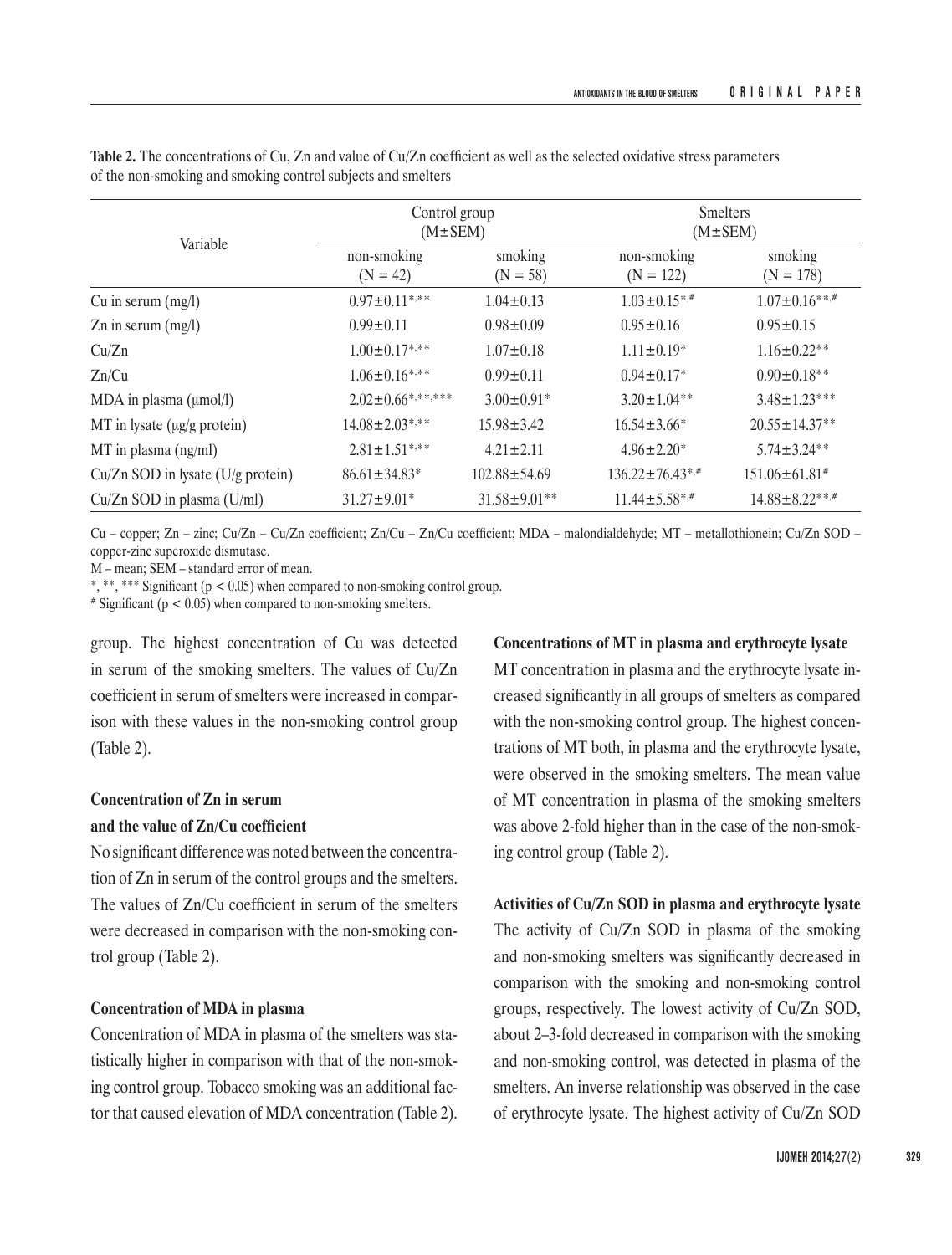| Correlations<br>$(N = 300)$    | $Cu/Zn$ SOD               |                                                     | МT                       |                                                         |
|--------------------------------|---------------------------|-----------------------------------------------------|--------------------------|---------------------------------------------------------|
|                                | in plasma<br>(U/ml)       | in erythrocyte lysate<br>$(U/g \text{ of protein})$ | in plasma<br>(ng/ml)     | in erythrocyte lysate<br>$(\mu g/g \text{ of protein})$ |
| Cu in serum $(mg/l)$           | ns                        | $r = 0.68$<br>$p = 0.00$                            | $r = 0.23$<br>$p = 0.03$ | $r = 0.28$<br>$p = 0.03$                                |
| $MDA$ in plasma ( $\mu$ mol/l) | $r = -0.65$<br>$p = 0.00$ | $r = 0.30$<br>$p = 0.03$                            | $r = 0.51$<br>$p = 0.00$ | $r = 0.49$<br>$p = 0.01$                                |

**Table 3.** Correlations between Cu, MDA, MT concentrations and activity of Cu/Zn SOD in the blood of smelters

ns – non significant.

r – Pearson correlation coefficient.

Other abbreviations as in Table 2.

**Table 4.** Correlations between MT concentration and Cu/Zn SOD activity in the blood of smelters

| Correlations<br>$(N = 300)$            | $Cu/Zn$ SOD in plasma<br>(U/ml) | $Cu/Zn$ SOD in lysate<br>$(U/g \text{ of protein})$ |
|----------------------------------------|---------------------------------|-----------------------------------------------------|
| $MT$ in plasma (ng/ml)                 | $r = -0.35$<br>$p = 0.01$       | -                                                   |
| $MT$ in lysate ( $\mu$ g/g of protein) | -                               | $r = -0.46$<br>$p = 0.01$                           |

Abreviations as in Table 2.

was reported in the case of erythrocyte lysate of the smoking smelters and it was about 2-fold higher than that in the non-smoking control subjects (Table 2).

#### **Correlations**

Occupational exposure to Cu and tobacco smoke cause an elevation of MDA concentration and induced enzymatic and non-enzymatic antioxidants in the erythrocyte lysate, which is manifested by the increased MT concentration and Cu/Zn SOD activity (Table 3). We have observed a negative correlation between MT concentration and Cu/ Zn SOD activity in the erythrocyte lysate and in plasma (Table 4).

# **DISCUSSION**

MT modulates the activity of Zn- and Cu-dependent metalloenzymes such as Cu/Zn SOD [23]. Both, MT and Cu/Zn SOD remove free radicals in extra- and intracellular environment. It was observed that Cu/ Zn SOD knockout mice have revealed 10–12-fold increase in MT level in the liver as a result of oxidative stress in comparison with the mice with a correct Cu/ Zn SOD expression [17]. The higher elevation of MT concentration was explained by an increase in  $O_2$ <sup>--</sup> accumulation, which can induce MT synthesis. The lack of Cu/Zn SOD affects higher concentration of free  $Zn^{+2}$ , which can induce MT expression [17]. In a previous study we have observed a positive correlation between MT concentration in erythrocyte lysate and cadmium and lead concentrations in the whole blood and Cu/Zn SOD activity in erythrocyte and lead concentration in the whole blood [18]. In the current study we have measured concentration of Zn, Cu, MT and the Cu/Zn SOD activity as the elements engaged in all the essential processes in extra- and intracellular compartments in blood.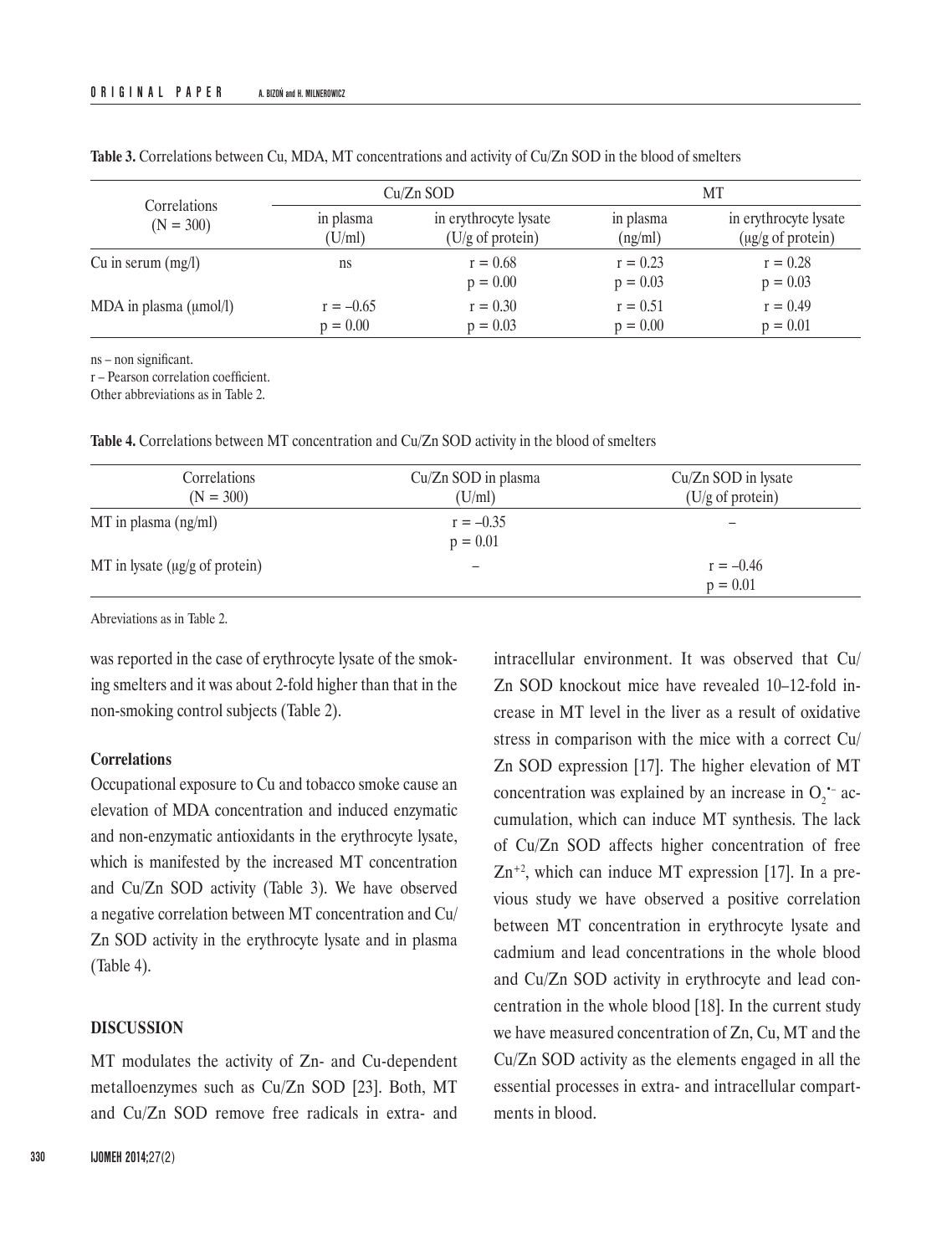It was confirmed that higher Cu concentration can result in disorders of Zn homeostasis. Also exposure to heavy metals such as cadmium and lead present in copper foundry can disturb Cu and Zn homeostasis [24–26]. Cd can displace Zn or Cu revealed by a decrease in Cu and Zn levels in the enzymes and an increase of these two metals in the cytoplasm. This results in conformational changes and inhibition of enzyme activity (Cu/Zn-SOD for example) [26].

In the present study we have observed a higher value of Cu/Zn coefficient and a lower value of Zn/Cu coefficient in the serum of the non-smoking and smoking smelters. The disorders of Cu/Zn and Zn/Cu values in the serum of the smelters probably result from the increase in Cu concentration as an effect of occupational exposure and decrease in Zn concentration. The reduced concentration of Zn can result from the disturbances in albumin synthesis, improper absorption, impairment of ileo-pancreatic circulation and hyperglycemia [27].

The levels of Cu and Zn can depend on Cu/Zn SOD activity and MT concentration. An elevation of MT concentration in plasma can result from a higher accumulation of Cu. In plasma of the smelters, where the concentration of MT was the highest, activity of Cu/Zn SOD was the lowest. We have also observed a negative correlation between MT and Cu/ Zn SOD ( $r = -0.35$ ;  $p = 0.01$ ), which suggests the crucial role of MT in plasma as an antioxidant.

Considering the expressions of MT and Cu/Zn SOD in the intracellular spaces we have observed a higher erythrocyte lysate MT concentration and Cu/Zn SOD activity. However, the increase in Cu/Zn SOD activity was much higher in comparison with the control group (about 2-fold higher in the erythrocyte lysate of the smoking smelters than in the erythrocyte lysate of the non-smoking control group) than MT concentration. MT and Cu/Zn SOD remove the same free radical –  $O_2^{\text{-}}$ , but Cu/Zn SOD scavenges  $O_2$ <sup>--</sup> almost 2-fold faster than MT, which can also explain higher Cu/Zn SOD activity in the erythrocyte lysate of the smelters.

Miyayama et al. have investigated the expressions of genes encoding Cu/Zn SOD and MT [1]. In their research, small interfering RNA (siRNA) targeting copper chaperone for SOD1 (CCS) was introduced into MT-knockout mice fibroblasts (MT-KO cells) and their wild type cells (MT-WT cells) to reveal the interactive role of CCS with other Cu-regulating proteins, in particular MT [1]. Their results have shown that in CCS-knockdown cells MT can be a donor of Cu [1]. However, the role of MT as a donor of Cu in the lack of CCS is still unclear. It was also demonstrated that MT binds Cu and is able to deliver Cu to apo-SOD [8]. CCS knockdown in MT-WT cells of fibroblasts induces expression of MT isoforms, which probably is related to the presence of free Cu. However, activity of Cu/Zn SOD was not affected by the transfection of CCS-targeting siRNA in both, wild type mice and MT knockout mice. This suggests that remaining amount of CCS could be sufficient to deliver Cu to Cu/Zn SOD1. Accumulation of Cu in the cells of transgenic mice induces synthesis of MT and protects against toxicity of free Cu ions, which also suggests that indirect MT is involved in the regulation of Cu/Zn SOD expression and activity [1].

The study conducted by Levy et al. on mice with overexpression and quenched Cu/Zn SOD coding genes has also confirmed the important role of this enzyme in Cu homeostasis in the liver and proved the simultaneous increase in Cu/Zn SOD activity and Cu ions level [28].

In the present study in serum of the smelters, in whom the highest increase of Cu concentration was observed, Cu/Zn SOD activity in erythrocyte lysate was the highest. A positive correlation ( $r = 0.68$ ;  $p < 0.001$ ) between Cu concentration in serum and Cu/Zn SOD activity in erythrocyte lysate of the smelters was noted, which confirms the relationship between these markers.

Similar results were obtained by Tapia et al., who also suggest, that compensatory mechanism of MT and Cu/Zn SOD can result from changes of Cu status. The study was conducted on cell line from embryos of mice with the deletion of genes encoding MT and wild type mice. The cell cultures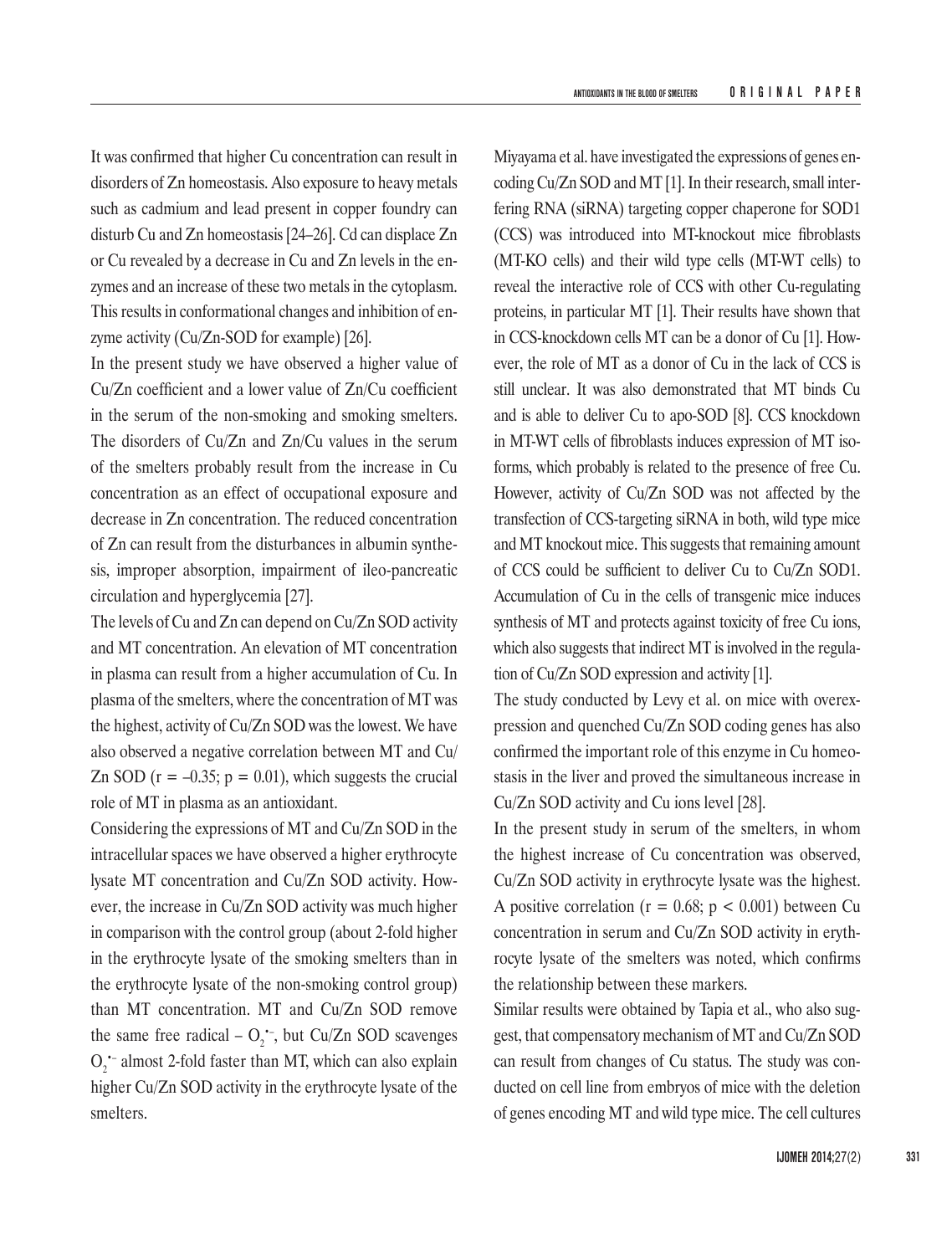were incubated with medium containing isotope <sup>64</sup>Cu. MT mutant cells were more sensitive to an increased intracellular content of Cu and had lower viability than wild type fibroblasts [2]. These results support the role of MT in detoxification of Cu, in regulation of intracellular Cu level during adaptation to extracellular Cu excess and as a reservoir of Cu to be used for cuproenzymes synthesis such as Cu/Zn SOD in the case of Cu deficiency [2].

Our earlier studies have also suggested that these antioxidants can interact with each other. Investigation conducted in the blood of the patients with acute pancreatitis (AP), chronic exacerbated pancreatitis (CEP) and chronic pancreatitis (CP) has shown different changes of MT and Cu/Zn SOD expression depending on the kind of pancreatitis [29]. MT was a specific marker for acute inflammation while Cu/Zn SOD was characteristic for chronic diseases [29]. The results of immunohistochemical studies also support the essential and different roles of MT and Cu/Zn SOD in the inflammatory processes in pancreas. Elevated expression of MT in pancreatic vesicular cells and islets can confirm the role of this gland in the storage of Zn ions as well as its protective function in the struggle with ROS in this system of pancreatic cells [29]. Differences in the status of Cu/Zn SOD and MT can depend on tobacco smoking, age or weight. It was clearly shown that the increase in age affects the elevation of MT concentration [30], while the activity of Cu/Zn SOD a decrease in it [31]. Also heavy metals accumulated in proportion to years of exposure can induce the synthesis of MT [23].

The decrease in Cu/Zn SOD activity can be caused by irreversible inactivation by the final product of reduction reaction of  $O_2$ <sup> $-$ </sup> –  $H_2O_2$  [32]. The increase in MT concentration and decrease in Cu/Zn SOD dependent on ageing also suggest that these antioxidants can complement each other. However, this section of the study needs further attention. In conclusion, we have observed the crucial role of MT in extracellular environment. In intracellular compartment Cu/Zn SOD and MT cooperate with each other.

# **REFERENCES**

- 1. Miyayama T, Ishizuka Y, Iijima T, Hiraoka D, Ogra Y. Roles of copper chaperone for superoxide dismutase 1 and metallothionein in copper homeostasis. Metallomics. 2011;3:693–701, <http://dx.doi.org/10.1039/c1mt00016k>.
- 2. Tapia L, González-Agüero M, Cisternas MF, Suazo M, Cambiazo V, Uauy R, et al. Metallothionein is crucial for safe intracellular copper storage and cell survival at normal and supra-physiological exposure levels. Biochem J. 2004;378: 617–24,<http://dx.doi.org/10.1042/BJ20031174>.
- 3. Irato P, Albergoni V. Interaction between copper and zinc in metal accumulation in rats with particular reference to the synthesis of induced-metallothionein. Chem Biol Interact. 2005;155(3):155–64,<http://dx.doi.org/10.1016/j.cbi.2005.06.005>.
- 4. Cobbett C, Goldsbrough P. Phytochelatins and metallothioneins: Roles in heavy metal detoxification and homeostasis. Ann Rev Plant Biol. 2002;53:159–82.
- 5. Viarengo A, Burlando B, Ceratto N, Panfoli I. Antioxidant role of metallothioneins: A comparative overview. Cell Mol Biol. 2000;46:407–17, [http://dx.doi.org/10.1146/annurev.ar](http://dx.doi.org/10.1146/annurev.arplant.53.100301.135154)[plant.53.100301.135154](http://dx.doi.org/10.1146/annurev.arplant.53.100301.135154).
- 6. Wong PC, Waggoner D, Subramaniam JR, Tessarollo L, Bartnikas TB, Culotta VC, et al. Copper chaperone for superoxide dismutase is essential to activate mammalian Cu/Zn superoxide dismutase. Proc Natl Acad Sci USA. 2000;97:2886–91, <http://dx.doi.org/10.1073/pnas.040461197>.
- 7. Sato M, Kondoh M. Recent studies on metallothionein: protection against toxicity of heavy metals and oxygen free radicals. Tohoku J Exp Med. 2002;196:9–22, [http://dx.doi.](http://dx.doi.org/10.1620/tjem.196.9) [org/10.1620/tjem.196.9](http://dx.doi.org/10.1620/tjem.196.9).
- 8. Suzuki KT, Kuroda T. Direct transfer of copper from metallothionein to superoxide dismutase: A possible mechanism for differential supply of Cu to SOD and ceruloplasmin in LEC rats. Res Commun Mol Pathol Pharmacol. 1994;86:15–23.
- 9. Andrews GK. Regulation of metallothionein gene expression by oxidative stress and metal ions. Biochem Pharmacol. 2004;59:95–105, [http://dx.doi.org/10.1016/S0006-2952](http://dx.doi.org/10.1016/S0006-2952(99)00301-9)  [\(99\)00301-9](http://dx.doi.org/10.1016/S0006-2952(99)00301-9).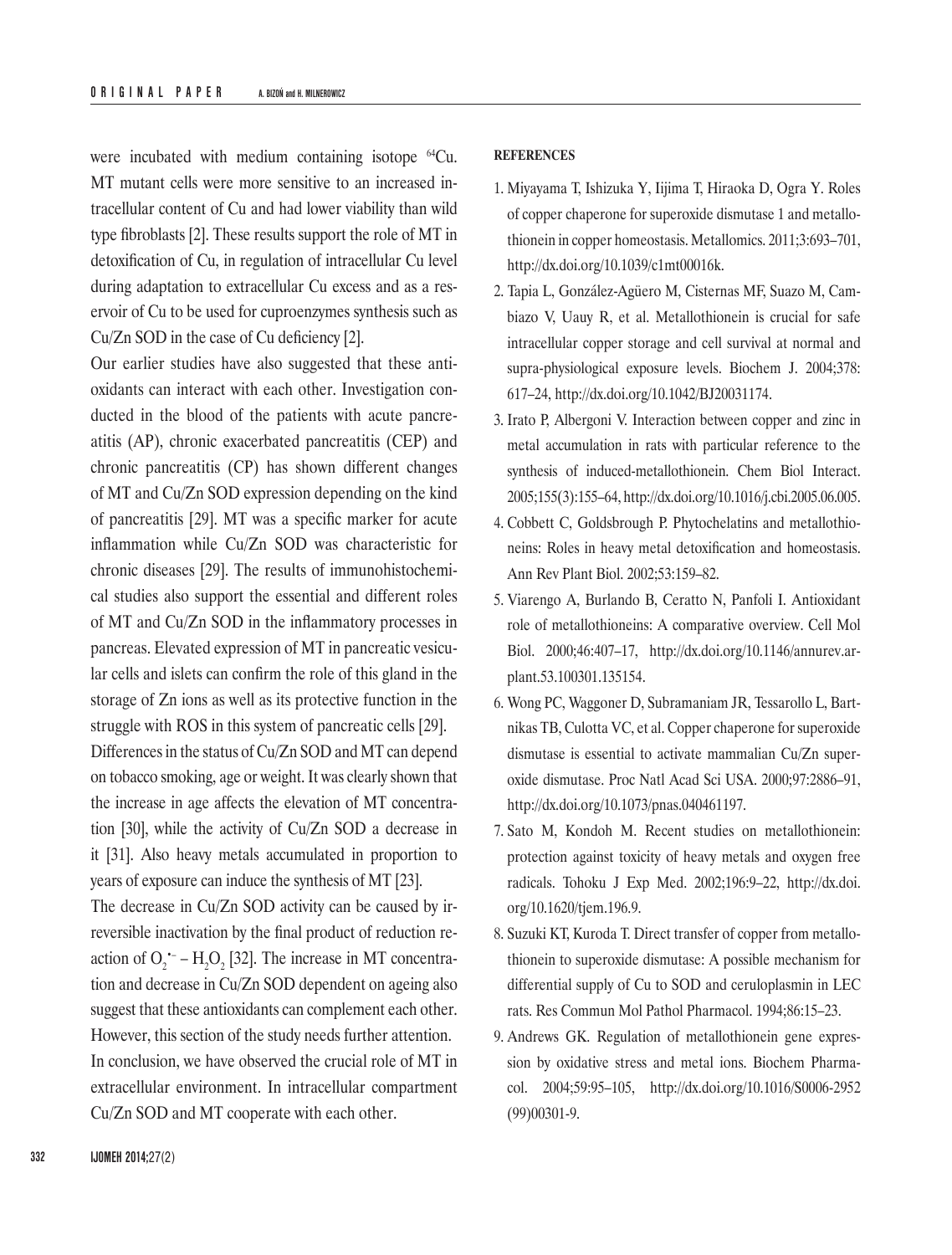- 10. Davis SR, Cousins RJ. Metallothionein expression in animals: A physiological perspective on function. J Nutr. 2000;130:1085–8.
- 11. Lynes MA, Zaffuto KM, Unfricht DW, Marusov G, Samson JS, Yin X. The physiological roles of extracellular metallothionein. Exp Biol Med. 2006;23:1548–54.
- 12. Ye B, Maret W, Vallee BL. Zinc metallothionein imported into liver mitochondria modulates respiration. Proc Natl Acad Sci USA. 2001;98:2317–22, [http://dx.doi.org/10.1073/](http://dx.doi.org/10.1073/pnas.041619198) [pnas.041619198](http://dx.doi.org/10.1073/pnas.041619198).
- 13. Elchuri S, Oberley TD, Qi W, Eisenstein RS, Roberts LJ, van Remmen H, et al. CuZnSOD deficiency leads to persistent and widespread oxidative damage and hepatocarcinogenesis later in life. Oncogene. 2005;24:367–80, [http://dx.doi.](http://dx.doi.org/10.1038/sj.onc.1208207) [org/10.1038/sj.onc.1208207](http://dx.doi.org/10.1038/sj.onc.1208207).
- 14. Habeebu SS, Liu J, Liu Y, Klaassen CD. Metallothionein-null mice are more sensitive than wild-type mice to liver injury induced by repeated exposure to cadmium. Toxicol Sci. 2000;55:223–32, [http://dx.doi.org/10.1093/tox](http://dx.doi.org/10.1093/toxsci/55.1.223)[sci/55.1.223](http://dx.doi.org/10.1093/toxsci/55.1.223).
- 15. Liu J, Cheng ML, Yang Q, Shan KR, Shen J, Zhou Y, et al. Blood metallothionein transcript as a biomarker for metal sensitivity: low blood metallothionein transcripts in arsenicosis patients from Guizhou, China. Environ Health Perspect. 2007;115:1101–6,<http://dx.doi.org/10.1289/ehp.10035>.
- 16. Muller FL, Song W, Liu Y, Chaudhuri A, Pieke-Dahl S, Strong R, et al. Absence of CuZn superoxide dismutase leads to elevated oxidative stress and acceleration of age-dependent skeletal muscle atrophy. Free Radic Biol Med. 2006;40:1993–2004, [http://dx.doi.org/10.1016/j.fre](http://dx.doi.org/10.1016/j.freeradbiomed.2006.01.036)[eradbiomed.2006.01.036](http://dx.doi.org/10.1016/j.freeradbiomed.2006.01.036).
- 17. Ghoshal K, Majumder S, Li Z, Bray TM, Jacob ST. Transcriptional induction of metallothionein-I and -II genes in the livers of Cu,Zn-superoxide dismutase knockout mice. Biochem Biophys Res Commun. 1999;264:735–42, [http://](http://dx.doi.org/10.1006/bbrc.1999.1563) [dx.doi.org/10.1006/bbrc.1999.1563](http://dx.doi.org/10.1006/bbrc.1999.1563).
- 18. Bizon A, Antonowicz-Juchniewicz J, Andrzejak R, Milnerowicz H. The influence of the intensity of smoking and years

of work in the metallurgy on pro oxidant/antioxidant balance in the blood of smelters. Toxicol Ind Health. 2013;29:149–61, <http://dx.doi.org/10.1177/0748233711427054>.

- 19. Thomas EA, Bailey LB, Kauwell GA, Lee DY, Cousins RJ. Erythrocyte metallothionein response to dietary zinc in humans. J Nutr. 1992;122:2408–14.
- 20. Lowry OH, Rosebrough NJ, Farr AL, Randall RJ. Protein measurement with the folin phenol reagent. J Biol Chem. 1951;193:265–75.
- 21. Nielsen F, Mikkelsen BB, Nielsen JB, Andersen HR, Grandjean P. Plasma malondialdehyde as biomarker for oxidative stress: reference interval and effects of life-style factors. Clin Chem. 1997;43:1209–14.
- 22. Milnerowicz H, Bizoń A. Determination of metallothionein in biological fluids using enzyme-linked immunoassay with commercial antibody. Acta Biochim Pol. 2010;57:99–104.
- 23. Sabolić I, Breljak D, Skarica M, Herak-Kramberger CM. Role of metallothionein in cadmium traffic and toxicity in kidneys and other mammalian organs. Biometals. 2010;23:897–926, <http://dx.doi.org/10.1007/s10534-010-9351-z>.
- 24. Li GJ, Zhang LL, Lu L, Wu P, Zheng W. Occupational exposure to welding fume among welders: Alterations of manganese, iron, zinc, copper, and lead in body fluids and the oxidative stress status. J Occup Environ Med. 2004;46:241–8, <http://dx.doi.org/10.1097/01.jom.0000116900.49159.03>.
- 25. Moulis JM. Cellular mechanisms of cadmium toxicity related to the homeostasis of essential metals. Biometals. 2010;23:877–96, [http://dx.doi.org/10.1007/s10534-010-](http://dx.doi.org/10.1007/s10534-010-9336-y) [9336-y](http://dx.doi.org/10.1007/s10534-010-9336-y).
- 26. Nzengue Y, Candéias SM, Sauvaigo S, Douki T, Favier A, Rachidi W, et al. The toxicity redox mechanisms of cadmium alone or together with copper and zinc homeostasis alteration: Its redox biomarkers. J Trace Elem Med Biol. 2011;25: 171–80,<http://dx.doi.org/10.1016/j.jtemb.2011.06.002>.
- 27. Kashiwagi M, Akimoto H, Goto J, Aoki T. Analysis of zinc and other elements in rat pancreas, with studies in acute pancreatitis. J Gastroenterol. 1995;30:84–9, [http://dx.doi.](http://dx.doi.org/10.1007/BF01211380) [org/10.1007/BF01211380](http://dx.doi.org/10.1007/BF01211380).